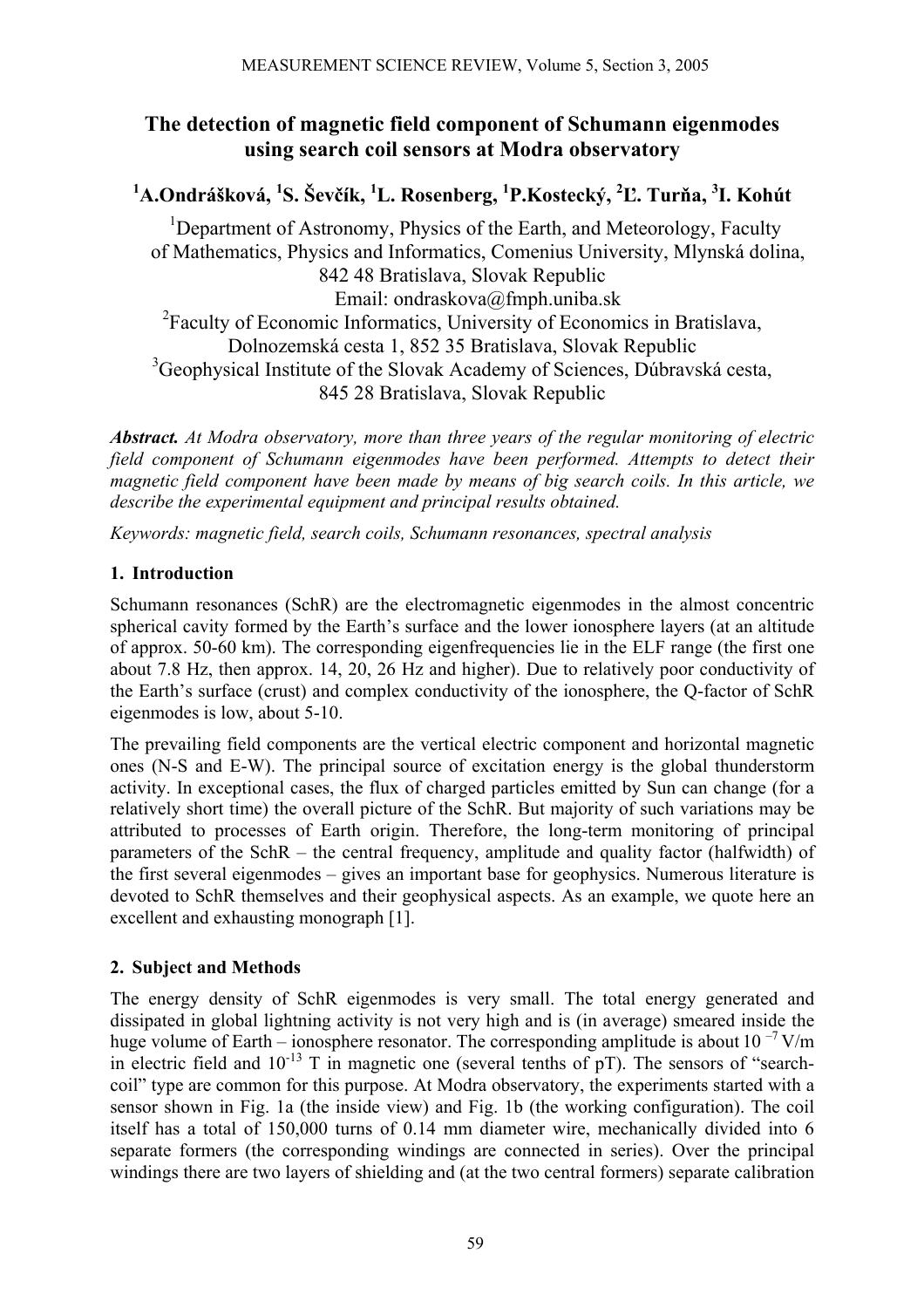coils (2,000 turns each). The core of dimensions  $75 \times 75 \times 950$  mm is made from 0.5 mm thick stripes of TRAFOKER alloy, with small-signal relative permeability about 5000 (at 25 Hz). The hysteresis curves and loss factors for various frequencies (in 10–50 Hz range) were measured by Dr. Elemír Ušiak from Faculty of Electrical Engineering and Informatics, Slovak Technical University. The estimate of core demagnetization factor (in ellipsoidal approximation) is  $0.023$  – that gives the effective permeability about 40 –50. Therefore, it is not worth of using very high permeability materials, which are very expensive, to build a core. It was possible to determine the self-inductances of subcoils only without the core, likely due to high ohmic resistance. The values were about 17 H, the resonant frequencies lay in the interval 560 –730 Hz. As mentioned above, all subcoils are connected in series, with central point for the symmetric amplifier input. The whole coil assembly is mechanically tightly fixed and located (together with the amplifier) inside a 2.25 mm diameter 1200 mm long cylinder from hard polyethylene. The tube is covered by a double electrostatic shielding from 0.8 mm thick metallic sheets (shaped not to form a short-circuit body). Fig.1a shows the sensor inside; in Fig.1b there is an overall view (with the amplifier).



Fig. 1. (a) Inside view of disassembled sensor coils. (b) The sensor with amplifier in working configuration.

### **3. The Amplifier and Signal Processing**

The main amplifier is located in the immediate neighbourhood of coils, in a cylindrical aluminium housing. The coils are connected by a moisture-proof connector. The amplifier comprises of two parts: the instrumentation-amplifier type stage (three low-noise opamps, separately shielded) with gain about 46 dB, then four active low-pass and 50 Hz notch filters, programmable gain amplifier and output stage (for compensation of induction effect to obtain a flat amplitude response at least in 5–100 Hz range). Except the programmable opamp stage, whole amplifier is DC-coupled. The overall gain is 96.5 dB at 10 Hz. The amplifier is fed from symmetric stabilized source  $+12$  /  $-12$  V (for the minimization of noise, the supply voltage for input stage was  $+5$  / -5 V, derived by internal stabilizer). The source is isolated from ordinary power line through two toroidal transformers 220 V/12 V, connected back-toback (experi-riments with battery feeding have showed no substantial change in output noise level). The amplifier was thoroughly tested for frequency and phase response, the commonmode rejection ratio and noise properties at various frequencies. The nonlinear behaviour was also checked by "two-tone test", for input signal given as an voltage input and also for the magnetic field input (the amplifier with sensor as a whole). For detection of magnetic field component, it is very important to suppress the parasitic response to the electric field, due to self-capacitance of windings (which may be in our case relatively high). In the real SchR situation, very quick and simple test of this can be done by observing the output with sensor aligned to vertical axis (the vertical magnetic component is practically negligible). Results of all above mentioned tests are fixed in laboratory and field journals.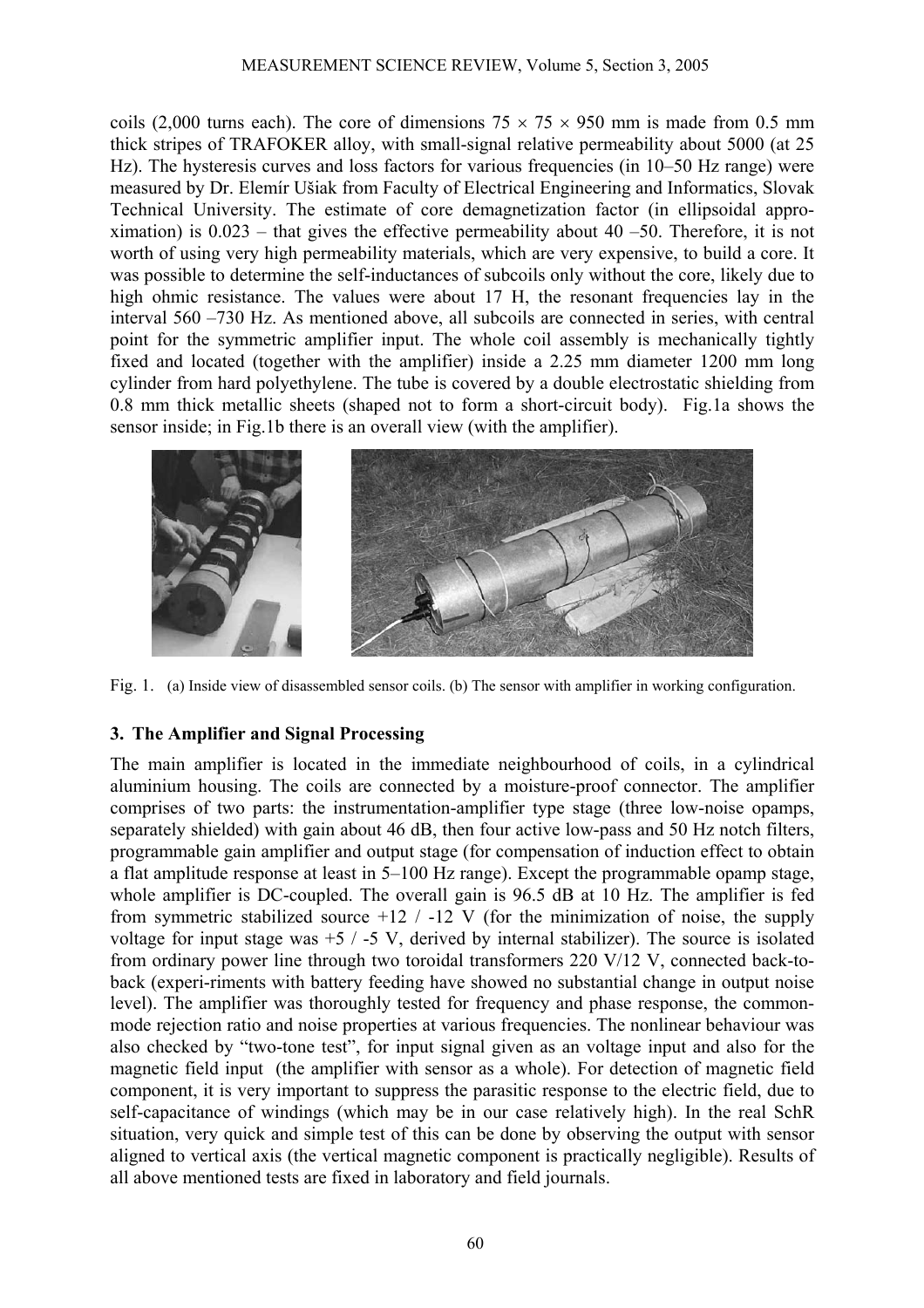The hardware used is described in [2]. In short, the output signal in the range  $+2.5$  V/-2.5 V is digitized by 16-bit ADC (differential input, 200 Hz sampling frequency). To check possible aliasing effects, there was made several measurement cycles with various sampling frequency (in the 180–230 Hz range). No aliasing spectral components were detected. The resulting spectra were obtained by classical DFT, from time series of 65,536 samples (the interval 5 minutes and 28 seconds), then first several (clearly discernible) peaks were fitted by Lorentzian functions and principal parameters for each eigenmode – the central frequency, halfwidth (or Q-factor) and amplitude (in relative units) were stored. These parameters were also determined by Prony algorithm. The methods of signal processing used for the determination of spectra and principal SchR parameters are profoundly elucidated in [3].



Fig. 2. (a) The example of magnetic component spectrum (taken at 06:15 UT August 12, 2004) from total time interval 328 s long. The horizontal axis is in Hz, the vertical one in relative units. (b) The same spectrum obtained as an average from four adjacent time subintervals 82 s each.

#### **4. The sensitivity and the results**

The sensitivity and frequency response of complete assembly (sensor  $+$  amplifier) was checked by improvised Helmholtz coil at a distance of approx. 5 m from sensor coil center. Although the calibration field was clearly non-homogenous (coil diameter 30 cm, 13,000 turns), it was possible to make an estimate of sensitivity with respect to output voltage – about 4 pT/V (at 10 Hz). The frequency response was practically flat between 7.5 and 20 Hz, then it was slightly falling about 3 dB/octave. The average thermal noise of coil resistance (61 kOhm) in 100 Hz passband is about 0.3 microvolt at amplifier input, which corresponds to field amplitude approx. 0.1 pT. The noise contribution of input stage is not possible to measure. From the qualitative point of view, the best result was obtained with opamps OP 27 at input stages, then AD 797 (slightly more noisy), but AD 820 gave a worse result.

During the first field experiments, there was a strong excess noise (of 1/f type). By trial and error method, it was confirmed that the wind vibrations of surrounding trees are transferred to ground and (in the quasistatic Earth's magnetic field) the sensor is acting as an unwanted seismometer. In an open place, this effect was substantially smaller. An example of spectra obtained is given in Fig. 2a and 2b. The first two (and a sign of the third) SchR eigenmodes clearly emerge from spectrum averaged by four adjacent time intervals 82 s each. At this spectra, the strong narrow line at 16.67 Hz (50/3) is an artifact from Austrian electric railways (which is picked up from 55 km distance in WSW direction). We use it as a crude "calibration signal". We regularly observe signals generated by isolated huge lightning discharges at great distances, so called Q-bursts [4]. The part of data sequence showing Q-burst is in Fig. 3.